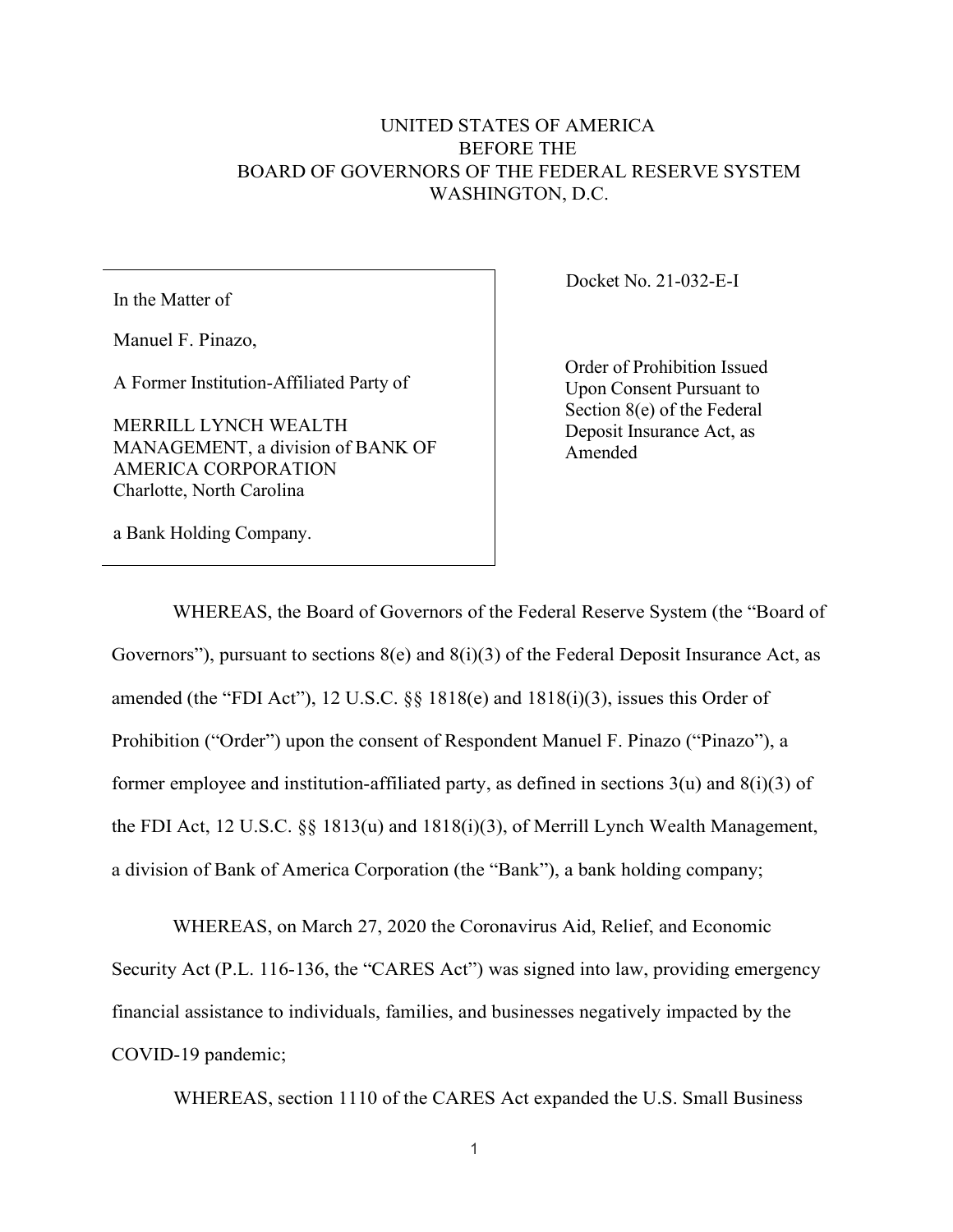Administration's (the "SBA") economic injury disaster loan ("EIDL") and EIDL grant program to borrowers negatively impacted by the COVID-19 pandemic;

WHEREAS, in order to obtain an EIDL or grant, borrowers were required to submit an application to the SBA and sign a loan authorization agreement under penalty of perjury certifying compliance with all EIDL requirements, providing information, such as average monthly payroll expenses and number of employees, and agreeing that loan proceeds would be used for specifically authorized purposes;

WHEREAS, Pinazo, in August 2020 (the "Relevant Period"), while employed as a client associate of the Bank, based in Miami, Florida, applied for and obtained an EIDL of \$20,000 from the SBA based on materially false and fraudulent representations and used the proceeds of the loan for personal and other expenses in violation of the terms of the EIDL and applicable laws and regulations;

WHEREAS, Pinazo's conduct constituted violations of law or regulation, unsafe or unsound banking practices, or breaches of fiduciary duty;

WHEREAS, Pinazo had a financial gain of \$20,000, representing the EIDL proceeds, resulting from his misconduct during the Relevant Period; and

WHEREAS, by affixing his signature hereunder, Pinazo has consented to the issuance of this Order by the Board of Governors and has agreed to comply with each and every provision of this Order, and has waived any and all rights she might have pursuant to 12 U.S.C. § 1818, 12 C.F.R. Part 263, or otherwise: (a) to the issuance of a notice of intent to prohibit on any other matter implied or set forth in this Order; (b) to a hearing for the purpose of taking evidence with respect to any matter implied or set forth in this Order; (c) to obtain judicial review of this Order or any provision hereof; and (d) to challenge or contest in any manner the basis, issuance, terms, validity, effectiveness,

2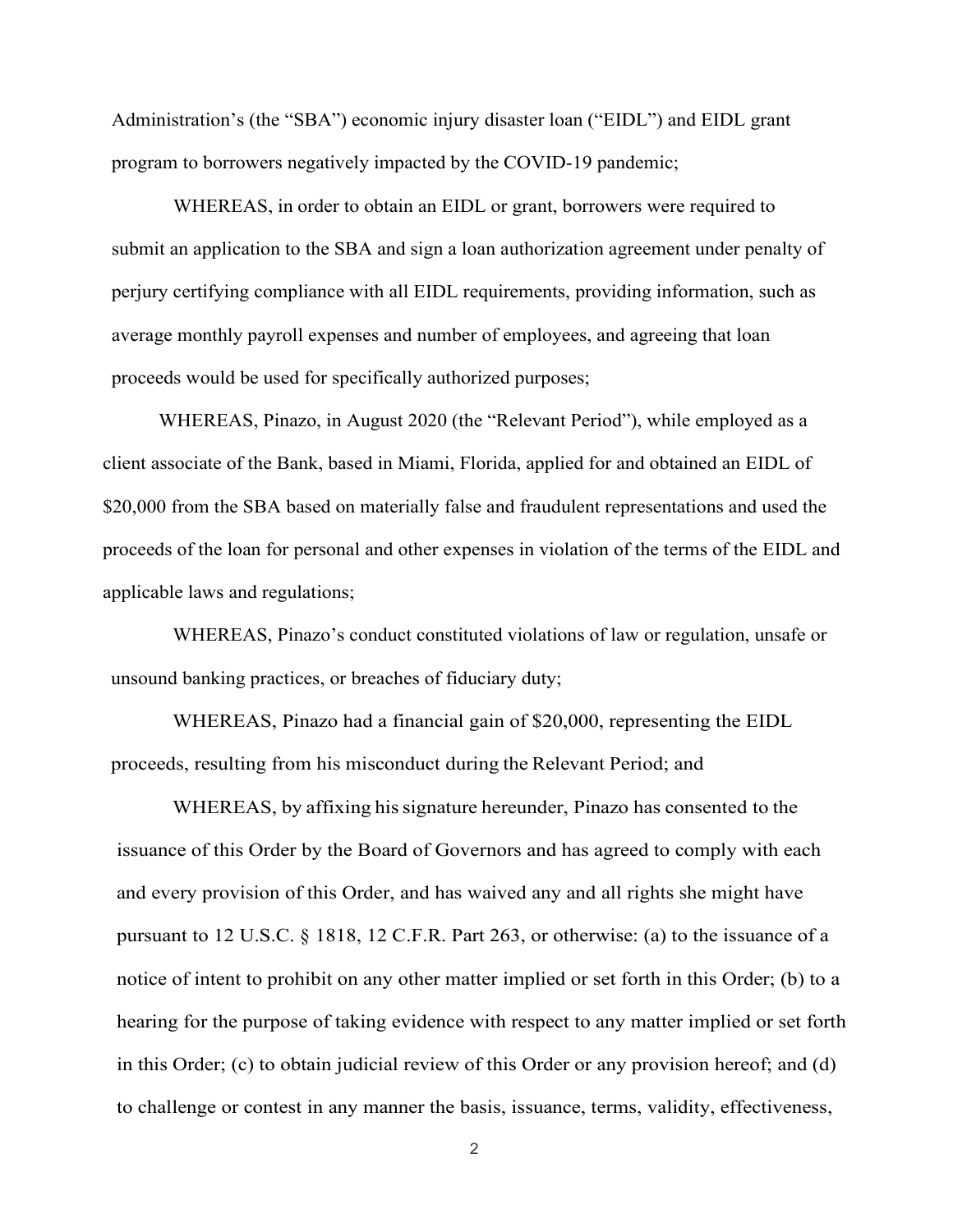or enforceability of this Order or any provision hereof.

NOW, THEREFORE, before the filing of any notices, or the taking of any testimony or adjudication of or finding on any issue of fact or law herein, and without Pinazo admitting or denying any allegation made or implied by the Board of Governors in connection herewith, and solely for the purpose of settlement of this matter without a formal proceeding being filed and without the necessity for protracted litigation or extended hearings,

## IT IS HEREBY ORDERED that:

1. Pinazo, without the prior written approval of the Board of Governors and, where necessary pursuant to section  $8(e)(7)(B)$  of the FDI Act, 12 U.S.C. § 1818(e)(7)(B), another Federal financial institutions regulatory agency, is hereby and henceforth prohibited from:

- a. participating in any manner in the conduct of the affairs of any institution or agency specified in section  $8(e)(7)(A)$  of the FDI Act, 12 U.S.C. § 1818(e)(7)(A), including, but not limited to, any insured depository institution or any holding company of an insured depository institution, or any subsidiary of such holding company, or any foreign bank or company to which subsection (a) of 12 U.S.C. § 3106 applies and any subsidiary of such foreign bank or company;
- b. soliciting, procuring, transferring, attempting to transfer, voting or attempting to vote any proxy, consent, or authorization with respect to any voting rights in any institution described in section  $8(e)(7)(A)$  of the FDI Act, 12 U.S.C. § 1818(e)(7)(A);
- c. violating any voting agreement previously approved by any Federal banking agency; or

3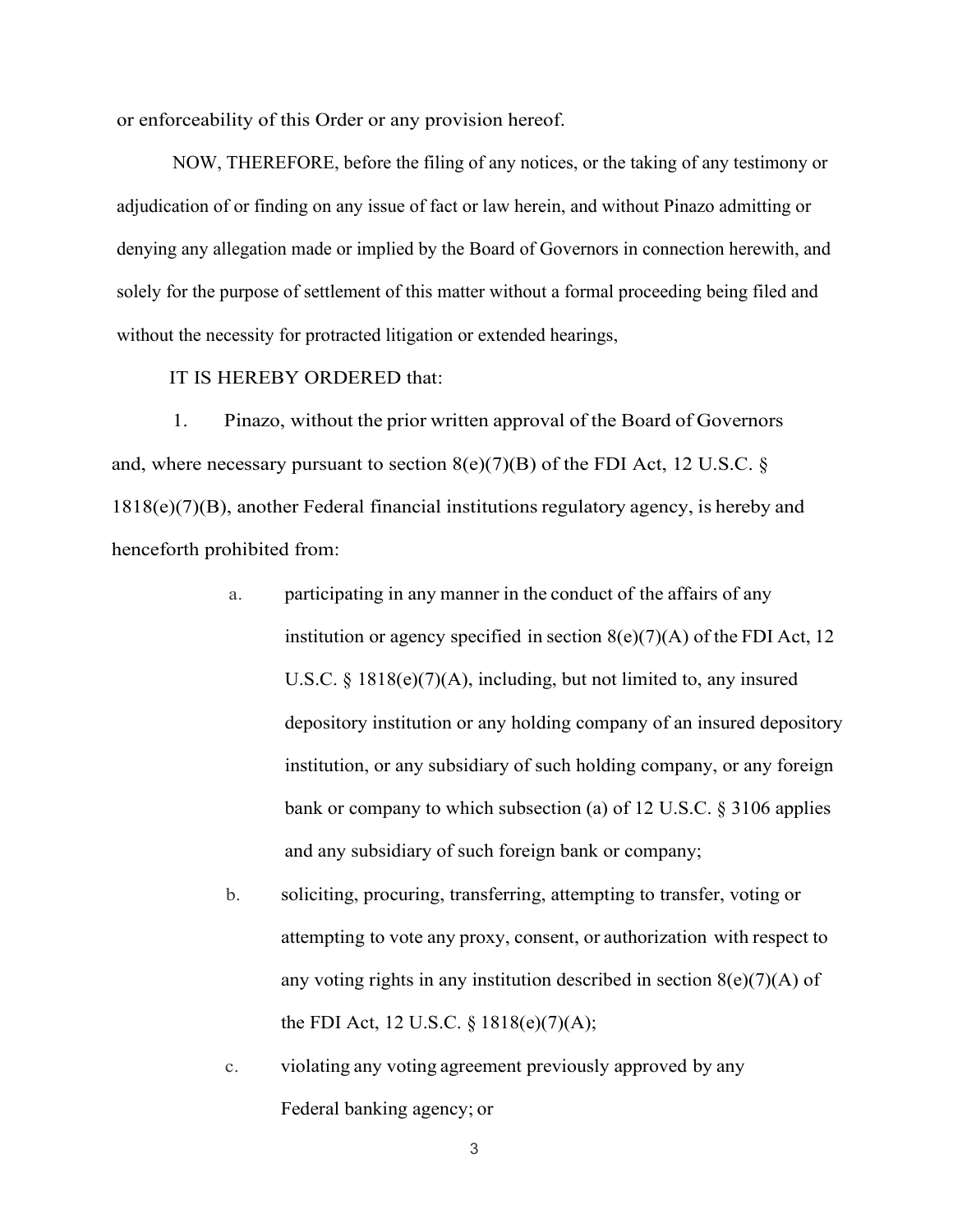- d. voting for a director, or serving or acting as an institution-affiliated party, as defined in sections  $3(u)$  and  $8(b)(3)$  of the FDI Act, 12 U.S.C. §§ 1813(u) and 1818(b)(3), such as an officer, director or employee, in any institution described in section  $8(e)(7)(A)$  of the FDI Act, 12 U.S.C. § 1818(e)(7)(A).
- 2. All communications regarding this Order shall be addressed to:
	- (a) Richard Ashton, Esq. Deputy General Counsel David Williams, Esq. Associate General Counsel Board of Governors of the Federal Reserve System 20th & C Streets, N.W. Washington, DC 20551
	- (b) Manuel F. Pinazo

3. Any violation of this Ordershall separately subject Pinazo to appropriate civil or criminal penalties, or both, under sections  $8(i)$  and (j) of the FDI Act, 12 U.S.C §§ 1818(i) and (j).

4. The provisions of this Order shall not bar, estop, or otherwise prevent the Board of Governors, or any other Federal or state agency or department, from taking any other action affecting Pinazo; provided, however, that the Board of Governors shall not take any further action against Pinazo on any matters concerning or arising from the matters addressed by this Order based upon facts presently known by the Board of Governors. This release and discharge shall not preclude or affect (i) any right of the Board of Governors to determine and ensure compliance with this Order, or (ii) any proceedings brought by the Board of Governors to enforce the terms of this Order.

5. Each provision of this Order shall remain fullyeffective and enforceable

4